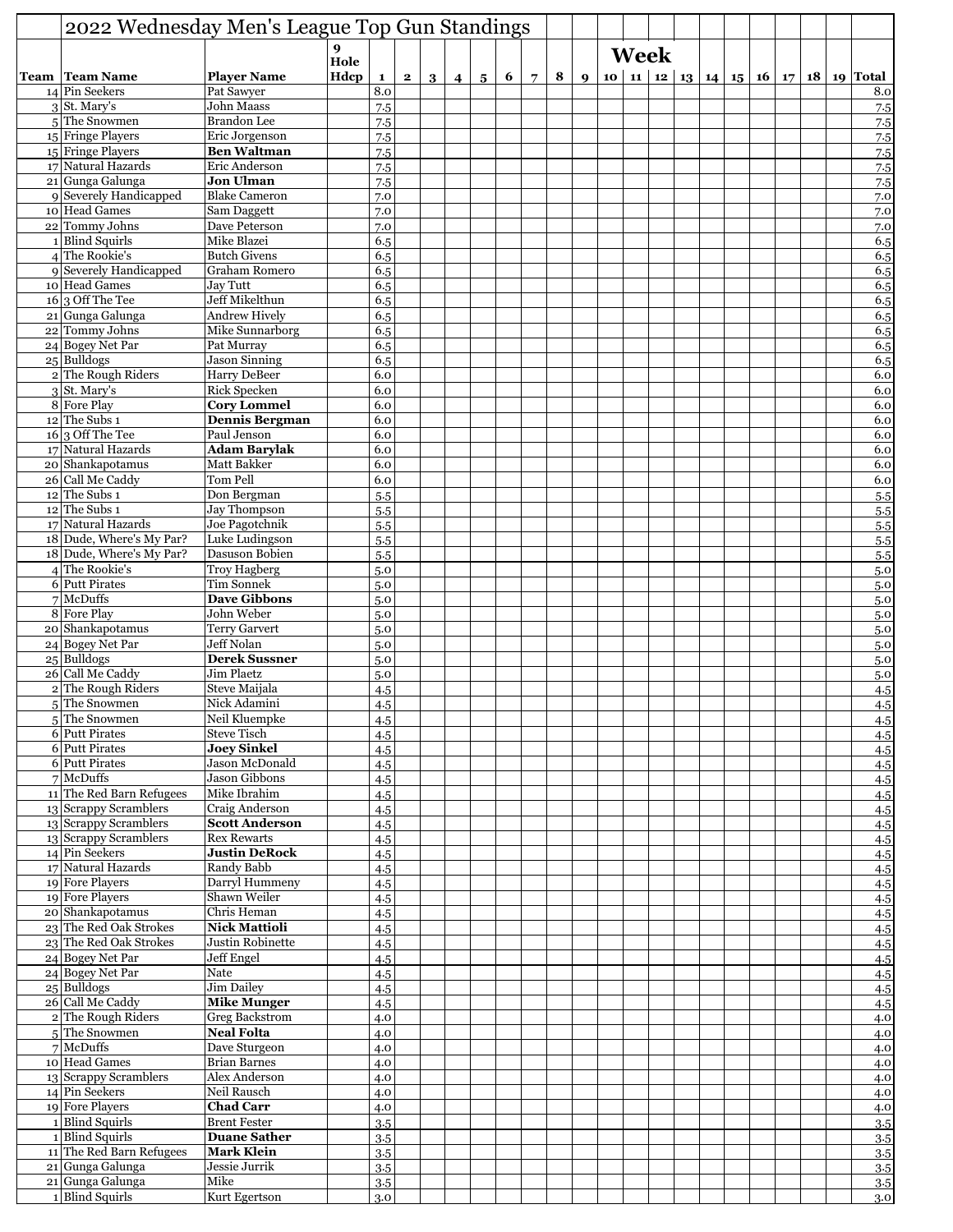| $3$ St. Mary's                              | <b>Steve Hearne</b>                          | 3.0        |  |  |  |  |  |  |  |  |  | 3.0        |
|---------------------------------------------|----------------------------------------------|------------|--|--|--|--|--|--|--|--|--|------------|
| $7$ McDuffs<br>10 Head Games                | <b>Bill Tyckoson</b><br><b>Jesse Loether</b> | 3.0        |  |  |  |  |  |  |  |  |  | 3.0        |
| 11 The Red Barn Refugees                    | Nick Klein                                   | 3.0<br>3.0 |  |  |  |  |  |  |  |  |  | 3.0<br>3.0 |
| 14 Pin Seekers                              | James Berndt                                 | 3.0        |  |  |  |  |  |  |  |  |  | 3.0        |
| $16\overline{)3$ Off The Tee                | <b>Marty Schmidt</b>                         | 3.0        |  |  |  |  |  |  |  |  |  | 3.0        |
| 25 Bulldogs                                 | Randy Sussner                                | 3.0        |  |  |  |  |  |  |  |  |  | 3.0        |
| 2 The Rough Riders                          | Tom Janas                                    | 2.5        |  |  |  |  |  |  |  |  |  | 2.5        |
| $3$ St. Mary's<br>8 Fore Play               | Pete Wolff<br>Chris Koelbs                   | 2.5        |  |  |  |  |  |  |  |  |  | 2.5        |
| 9 Severely Handicapped                      | Joe Zens                                     | 2.5<br>2.5 |  |  |  |  |  |  |  |  |  | 2.5<br>2.5 |
| $12$ The Subs 1                             | Paul Shute                                   | 2.5        |  |  |  |  |  |  |  |  |  | 2.5        |
| 15 Fringe Players                           | Brian Gregerson                              | 2.5        |  |  |  |  |  |  |  |  |  | 2.5        |
| 18 Dude, Where's My Par?                    | <b>Tony Schuster</b>                         | 2.5        |  |  |  |  |  |  |  |  |  | 2.5        |
| 19 Fore Players                             | Shawn Brown                                  | 2.5        |  |  |  |  |  |  |  |  |  | 2.5        |
| 22 Tommy Johns                              | Benji Rashleger                              | 2.5        |  |  |  |  |  |  |  |  |  | 2.5        |
| 8 Fore Play                                 | Phil Krampf                                  | 2.0        |  |  |  |  |  |  |  |  |  | 2.0        |
| 9 Severely Handicapped<br>22 Tommy Johns    | <b>Randy Nelson</b><br><b>Mike Kevitt</b>    | 2.0<br>2.0 |  |  |  |  |  |  |  |  |  | 2.0<br>2.0 |
| 4 The Rookie's                              | <b>Peter Sop</b>                             | 1.5        |  |  |  |  |  |  |  |  |  | 1.5        |
| 4 The Rookie's                              | Dennis Dvorak                                | 1.5        |  |  |  |  |  |  |  |  |  | 1.5        |
| 11 The Red Barn Refugees                    | Damian Griggs                                | 1.5        |  |  |  |  |  |  |  |  |  | 1.5        |
| $16 \vert 3$ Off The Tee                    | Dave Nordeen                                 | 1.5        |  |  |  |  |  |  |  |  |  | 1.5        |
| 18 Dude, Where's My Par?                    | Kevin Hartwigsen                             | 1.5        |  |  |  |  |  |  |  |  |  | 1.5        |
| 23 The Red Oak Strokes<br>26 Call Me Caddy  | <b>Tyler Holmer</b><br><b>Alex Sievers</b>   | 1.5        |  |  |  |  |  |  |  |  |  | 1.5        |
| 1 Blind Squirls                             | Daryl Soeder                                 | 1.0        |  |  |  |  |  |  |  |  |  | 1.0<br>0.0 |
| 1 Blind Squirls                             | Frank Mack                                   |            |  |  |  |  |  |  |  |  |  | 0.0        |
| 1 Blind Squirls                             | Jim Lisignoli                                |            |  |  |  |  |  |  |  |  |  | 0.0        |
| 2 The Rough Riders                          | <b>Bill McMullen</b>                         |            |  |  |  |  |  |  |  |  |  | 0.0        |
| 2 The Rough Riders                          | Larry Elsen                                  |            |  |  |  |  |  |  |  |  |  | 0.0        |
| 2 The Rough Riders                          | Todd Detunca                                 |            |  |  |  |  |  |  |  |  |  | 0.0        |
| 2 The Rough Riders                          | Larry Hutchins<br>Cole Backstrom             |            |  |  |  |  |  |  |  |  |  | 0.0        |
| 2 The Rough Riders<br>2 The Rough Riders    | Joe McDonald                                 |            |  |  |  |  |  |  |  |  |  | 0.0<br>0.0 |
| $3$ St. Mary's                              | Tim Tapper                                   |            |  |  |  |  |  |  |  |  |  | 0.0        |
| 3 St. Mary's                                | <b>Jack Delanev</b>                          |            |  |  |  |  |  |  |  |  |  | 0.0        |
| $3$ St. Mary's                              | Ed Maass                                     |            |  |  |  |  |  |  |  |  |  | 0.0        |
| $3$ St. Mary's                              | Willy Komarek                                |            |  |  |  |  |  |  |  |  |  | 0.0        |
| $3$ St. Mary's                              | Bill Komerick                                |            |  |  |  |  |  |  |  |  |  | 0.0        |
| 4 The Rookie's<br>4 The Rookie's            | Denny Wollan<br>Gerry Smith                  |            |  |  |  |  |  |  |  |  |  | 0.0        |
| 5 <sup>The Snowmen</sup>                    | Aaron Stegman                                |            |  |  |  |  |  |  |  |  |  | 0.0<br>0.0 |
| 5The Snowmen                                | Doug Koch                                    |            |  |  |  |  |  |  |  |  |  | 0.0        |
| 5 The Snowmen                               | Nick Etzel                                   |            |  |  |  |  |  |  |  |  |  | 0.0        |
| 5The Snowmen                                | Tom Adamini                                  |            |  |  |  |  |  |  |  |  |  | 0.0        |
| 6 Putt Pirates                              | Mike Welz                                    |            |  |  |  |  |  |  |  |  |  | 0.0        |
| 6 Putt Pirates                              | Mark Petersen                                |            |  |  |  |  |  |  |  |  |  | 0.0        |
| 6 Putt Pirates<br>6 Putt Pirates            | Preston Husum<br>Jim Buffaro                 |            |  |  |  |  |  |  |  |  |  | 0.0        |
| 6 Putt Pirates                              | Mark Buettene                                |            |  |  |  |  |  |  |  |  |  | 0.0<br>0.0 |
| $7$ McDuffs                                 | Dan Bane                                     |            |  |  |  |  |  |  |  |  |  | 0.0        |
| $7$ McDuffs                                 | Derek Eley                                   |            |  |  |  |  |  |  |  |  |  | 0.0        |
| $7$ McDuffs                                 | <b>Todd Benson</b>                           |            |  |  |  |  |  |  |  |  |  | 0.0        |
| $7$ McDuffs                                 | Dave Ritz                                    |            |  |  |  |  |  |  |  |  |  | 0.0        |
| 8 Fore Play                                 | <b>Isaac Wales</b>                           |            |  |  |  |  |  |  |  |  |  | 0.0        |
| 8 Fore Play                                 | Kary Oeffling                                |            |  |  |  |  |  |  |  |  |  | 0.0        |
| 8 Fore Play<br>8 Fore Play                  | Cade Lommel<br>Dan Paulson                   |            |  |  |  |  |  |  |  |  |  | 0.0        |
| 8 Fore Play                                 | Mike Weber                                   |            |  |  |  |  |  |  |  |  |  | 0.0<br>0.0 |
| 9 Severely Handicapped                      | <b>Syver Amundson</b>                        |            |  |  |  |  |  |  |  |  |  | 0.0        |
| 9 Severely Handicapped                      | Dan Lawrence                                 |            |  |  |  |  |  |  |  |  |  | 0.0        |
| 10 Head Games                               | <b>Peter Daggett</b>                         |            |  |  |  |  |  |  |  |  |  | 0.0        |
| 10 Head Games                               | Mike Zaback                                  |            |  |  |  |  |  |  |  |  |  | 0.0        |
| 10 Head Games                               | Tony Carlson                                 |            |  |  |  |  |  |  |  |  |  | 0.0        |
| 11 The Red Barn Refugees                    | Mark Milner                                  |            |  |  |  |  |  |  |  |  |  | 0.0        |
| 11 The Red Barn Refugees                    | Will Parker                                  |            |  |  |  |  |  |  |  |  |  | 0.0        |
| 11 The Red Barn Refugees<br>$12$ The Subs 1 | Kevin Horn<br><b>Jeff Baumeester</b>         |            |  |  |  |  |  |  |  |  |  | 0.0        |
| $12$ The Subs 1                             | Herb Miller                                  |            |  |  |  |  |  |  |  |  |  | 0.0<br>0.0 |
| 13 Scrappy Scramblers                       | Shawn Anderson                               |            |  |  |  |  |  |  |  |  |  | 0.0        |
| 13 Scrappy Scramblers                       | <b>Adam Swanson</b>                          |            |  |  |  |  |  |  |  |  |  | 0.0        |
| 13 Scrappy Scramblers                       | Robbie Popp                                  |            |  |  |  |  |  |  |  |  |  | 0.0        |
| 14 Pin Seekers                              | Kurt Schultz                                 |            |  |  |  |  |  |  |  |  |  | 0.0        |
| 14 Pin Seekers                              | <b>Matt Sannes</b>                           |            |  |  |  |  |  |  |  |  |  | 0.0        |
| 15 Fringe Players                           | Nathan Jones                                 |            |  |  |  |  |  |  |  |  |  | 0.0        |
| 15 Fringe Players                           | Rich Hebl                                    |            |  |  |  |  |  |  |  |  |  | 0.0        |
| 15 Fringe Players                           | Nate Matti                                   |            |  |  |  |  |  |  |  |  |  | 0.0        |
| 15 Fringe Players                           | Dave Dover                                   |            |  |  |  |  |  |  |  |  |  | 0.0        |